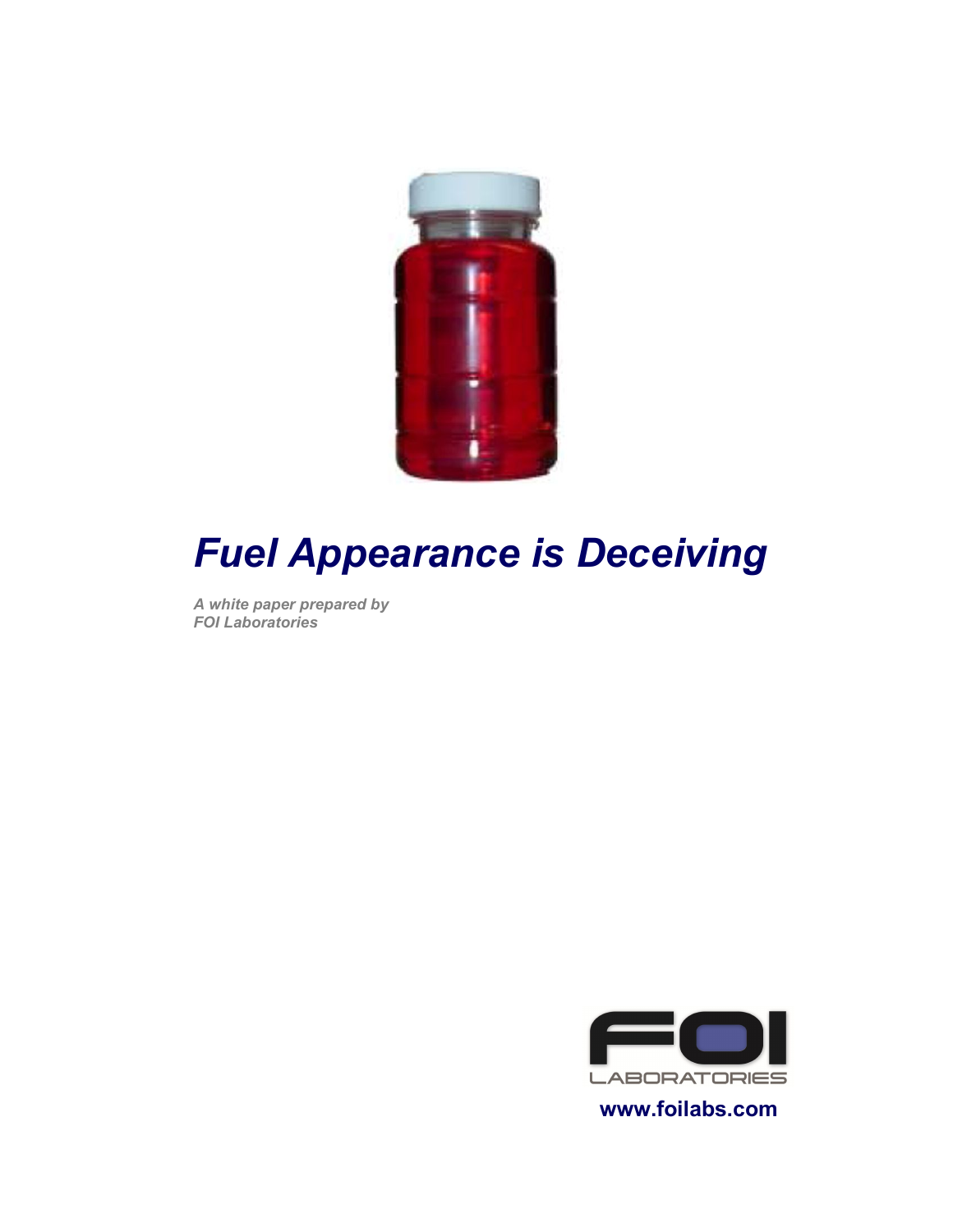

#### Introduction:

Questioning a Judgment Call

FOI Laboratories conducted a nation-wide survey asking this question: "How is the decision made whether or not to send a sample of stored fuel to a laboratory for testing?" This was asked of hospital technicians, facility managers and field technicians from 5 branch locations of every major OEM generator distributor/service company per time zone in the continental US.

#### Method: **Eyeballing the Fuel**

Three answers dominated the responses.

- 1. Only if the client asks for the fuel to be tested.
- 2. We don't usually test the fuel.
- 3. If the fuel looks bad, we have it tested.

There is an astonishing amount of guess work being relied upon as to the fuel quality in storage tanks. End user clients who keep their tanks above 75% full but burn through a volume of fuel equal to the tanks' total volume in one or two years assume that the fuel in the tank is clean. Individuals primarily concerned with minimizing a maintenance budget wait until their generator filters are plugged before being concerned that something might be wrong with the fuel. Of concern for this study was the overwhelming response "if it looks bad, we have it tested".

#### **Analysis Methods: Look Deeper**

Numerous generator technicians discussed how they would look at a sample that appears clean, dump it back in the storage tank, and report it to the client as good fuel. Equally disturbing are the number of fuel polishing companies that will extract a bad looking sample and polish the fuel based on appearance alone. Once the polishing is done, they will pull a good looking sample for the client to see and then leave the client with nothing more than "It looked bad and now it looks better". The polishing company and the end user have no scientifically proven data or complete knowledge of what was wrong to begin with, nor do they know how good the fuel is after polishing.

Based on the survey responses, several samples were pulled from generator storage tanks and the samples that were clean in appearance according to ASTM D4176 were selected for this study. This clean appearing fuel is exactly representative of the fuel service representatives are pouring back into storage tanks. These fuel samples were run through the FOI Complete Diagnostic Package. This collection of fuel tests was assembled by the FOI chemist to meet standards stringent enough for the expectations of JCAHO accreditation.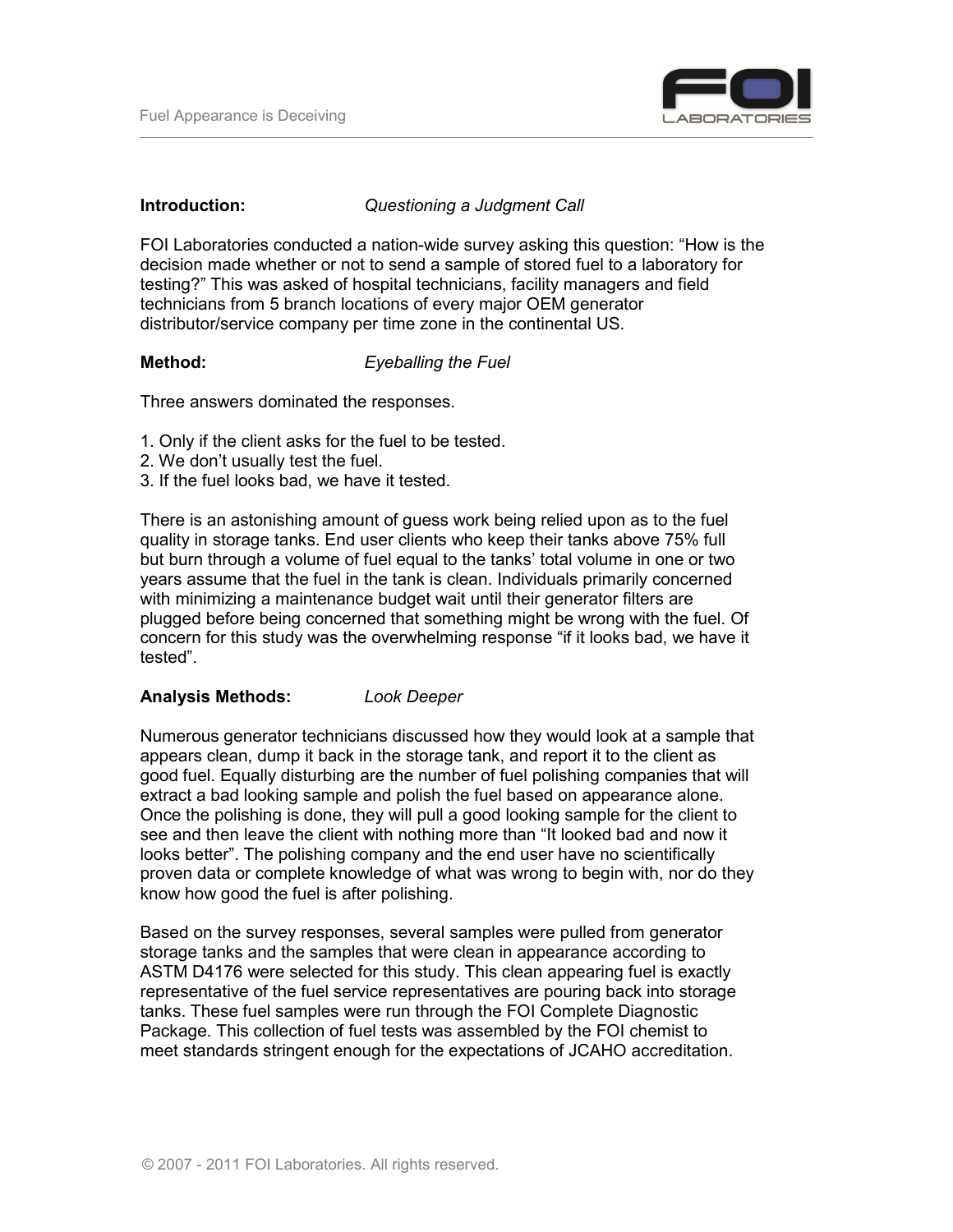

Out of the collected samples, a few tested as clean fuel samples as represented by Sample A. The majority of the samples are represented visually by Sample B in the following display:

## **Appearance is Deceiving**

### Sample A and B have a clean Visual Appearance. (ASTM D4176)

These samples were pulled from the main storage tank at 2 different locations and are visually identical.

**Sample A: No notable particulate** contamination (ASTM D6217)

Sample B: Heavier particulate contamination (ASTM D6217)

Causes corrosion, wear, bacterial growth, premature fuel filter clogging and de-rates generator performance.

**Sample B:** The entrained water content (invisible to the eye) and sulfur content have combined to create a highly corrosive environment. (ASTM D6304, D5453)

**Sample A:** Has No growth (culture medium)

**Sample B:** Has Microbial growth (culture medium)

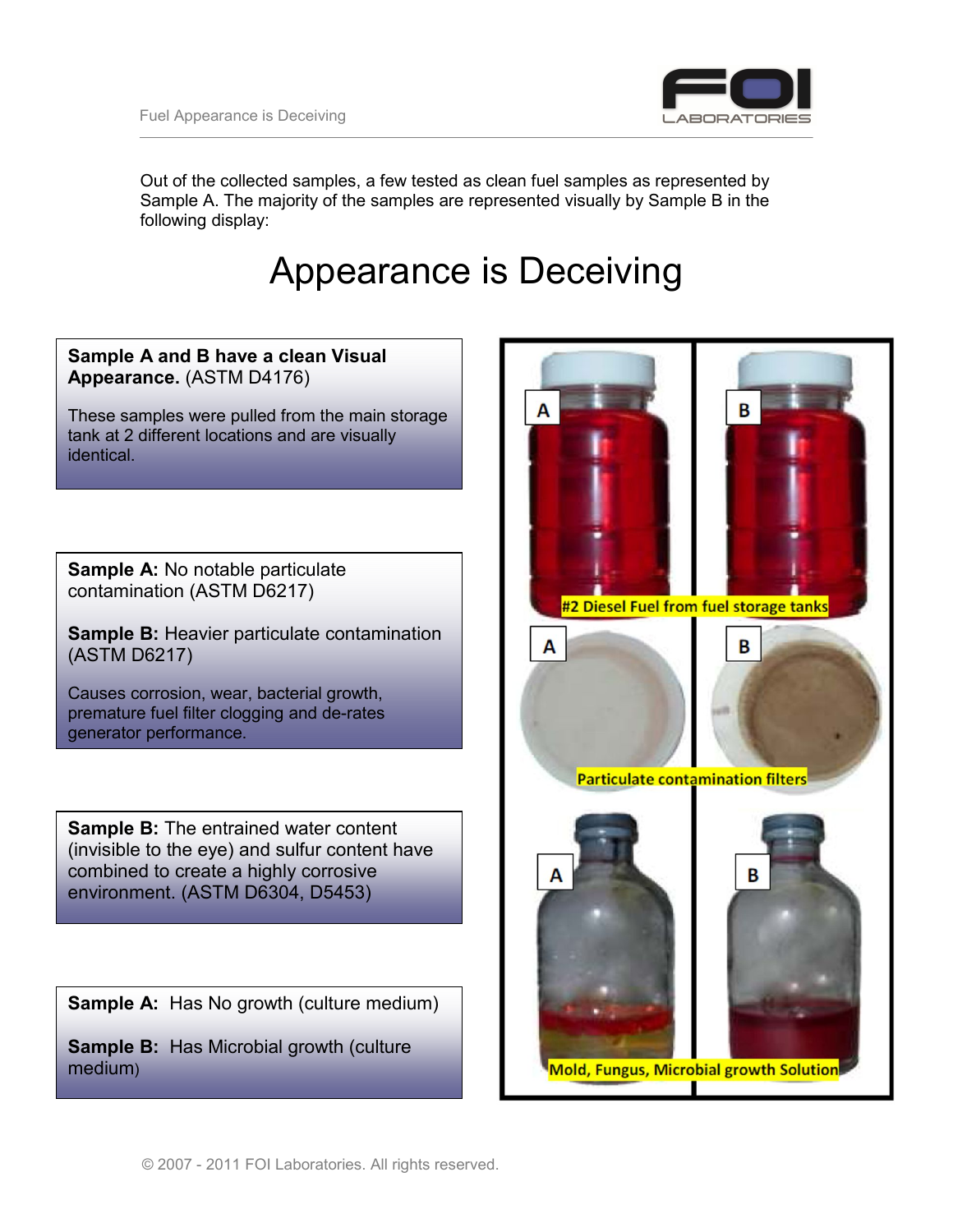

## **ALWAYS TEST THE FUEL**

#### **Concluding Discussion: Testing holds the Truth**

Assuming fuel is good because it looks good is the first step towards disaster. Always test stored fuel at twice per year. Today's new fuels demand an exact science, not a good "eye-balling". When the fuel is delivered, there is no way to know whether it is fresh from the refinery or if it has been sitting in storage tanks for the last two years. The test that should at least be run annually regardless of the assumed age of the fuel is the Basic Wellness Package as illustrated below:

| Test                       | Units     | <b>Method</b>              |
|----------------------------|-----------|----------------------------|
|                            |           |                            |
| Distillation, IBP          | Degrees F | ASTM D86                   |
| Distillation, 10% Recovery | Degrees F | ASTM D86                   |
| Distillation, 50% Recovery | Degrees F | <b>ASTM D86</b>            |
| Distillation, 90% Recovery | Degrees F | <b>ASTM D86</b>            |
| Distillation, End Point    | Degrees F | <b>ASTM D86</b>            |
| Sulfur                     | ppm       | ASTM D5453                 |
| <b>Microbial Growth</b>    | pos/neg   | Microscopic/Culture Growth |

For those under more stringent regulation, diagnostic fuel test packages have been developed by the FOI chemist and should be done annually as well. The old school "look and sniff" test method combined with the occasional "pasteon-a-stick" dip missed developing fuel problems 60% of the time in this study. These practices are leading the way to critical emergency generator failure and crippling engine damage. The message that must be communicated to everyone with stored fuel is "Be safe, not sorry." Always laboratory test your fuel.